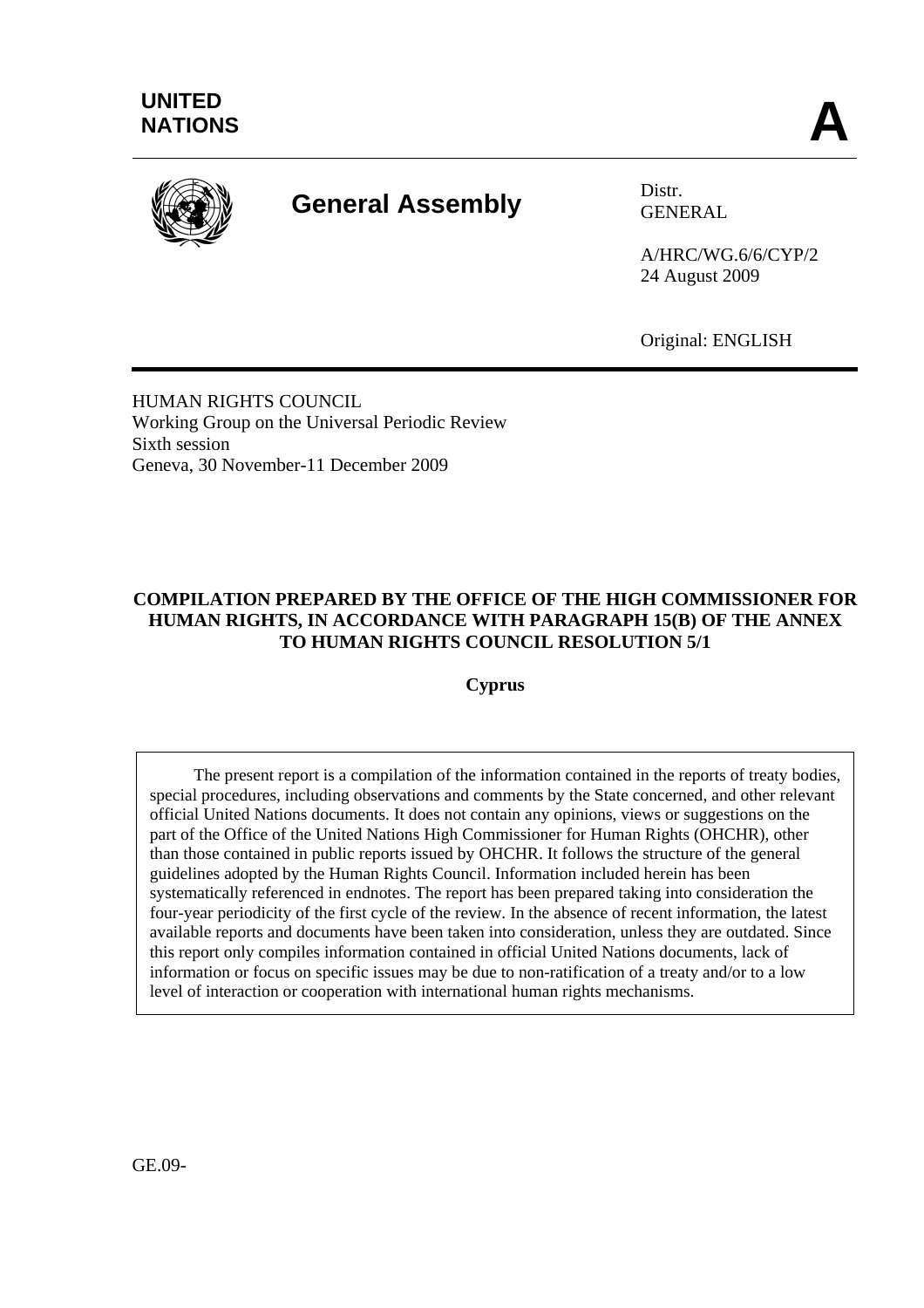# **I. BACKGROUND AND FRAMEWORK**

|  | A. Scope of international obligations |  |
|--|---------------------------------------|--|
|--|---------------------------------------|--|

| Core universal human<br>rights treaties <sup>2</sup> | Date of ratification,<br>accession or succession | <b>Declarations</b><br>/reservations | Recognition of specific competences of<br><i>treaty bodies</i>                                                    |
|------------------------------------------------------|--------------------------------------------------|--------------------------------------|-------------------------------------------------------------------------------------------------------------------|
| <b>ICERD</b>                                         | 21 Apr. 1967                                     | None                                 | Individual complaints (art. 14): Yes                                                                              |
| <b>ICESCR</b>                                        | 2 Apr. 1969                                      | None                                 |                                                                                                                   |
| <b>ICCPR</b>                                         | 2 Apr. 1969                                      | None                                 | Inter-State complaints (art. 41): No                                                                              |
| <b>ICCPR-OP1</b>                                     | 15 Apr. 1992                                     | None                                 |                                                                                                                   |
| <b>ICCPR-OP2</b>                                     | 10 Sept. 1999                                    | None                                 |                                                                                                                   |
| <b>CEDAW</b>                                         | 23 July 1985                                     | None                                 |                                                                                                                   |
| OP-CEDAW                                             | 26 Apr. 2002                                     | None                                 | Inquiry procedure (art. 8 and 9): Yes                                                                             |
| <b>CAT</b>                                           | 18 July 1991                                     | None                                 | Inter-State complaints (art. 21): Yes<br>Individual complaints (art. 22): Yes<br>Inquiry procedure (art. 20): Yes |
| <b>CRC</b>                                           | 7 Feb. 1991                                      | None                                 |                                                                                                                   |
| OP-CRC-SC                                            | 6 Apr. 2006                                      | None                                 |                                                                                                                   |
|                                                      |                                                  |                                      | Core treaties to which Cyprus is not a party: OP CAT (signature only 2004) OP CRC AC (signature only 2008)        |

*Core treaties to which Cyprus is not a party*: OP-CAT (signature only, 2004), OP-CRC-AC (signature only, 2008), ICRMW, CRPD (signature only, 2007), OP-CRPD (signature only, 2007), CED (signature only, 2007), and OP-ICESCR.**[3](#page-13-1)**

| Other main relevant international instruments                                      | Ratification, accession or succession                  |
|------------------------------------------------------------------------------------|--------------------------------------------------------|
| Convention on the Prevention and Punishment of the Crime of Genocide               | Yes                                                    |
| Rome Statute of the International Criminal Court                                   | Yes                                                    |
| Palermo Protocol <sup>4</sup>                                                      | <b>Yes</b>                                             |
| Refugees and stateless persons <sup>5</sup>                                        | Yes 1951 and protocol, No 1954 and<br>1961 conventions |
| Geneva Conventions of 12 August 1949 and Additional Protocols thereto <sup>6</sup> | <b>Yes</b>                                             |
| ILO fundamental conventions <sup>7</sup>                                           | Yes                                                    |
| <b>UNESCO</b> Convention against Discrimination in Education                       | Yes                                                    |

1. The Committee on the Elimination of Discrimination against Women (CEDAW)**[8](#page-14-0)** and the Committee on Economic, Social and Cultural Rights (CESCR)<sup>[9](#page-14-0)</sup> encouraged Cyprus to consider ratifying ICRMW. CESCR recommended that Cyprus consider ratifying CRPD and its Optional Protocol<sup>[10](#page-14-0)</sup> and noted with satisfaction Cyprus's intention to sign and ratify OP-ICESCR.<sup>[11](#page-14-0)</sup> The Committee on the Rights of the Child (CRC) urged Cyprus to consider early ratification of OP-CRC-AC.**[12](#page-14-0)**

#### **B. Constitutional and legislative framework**

2. In 2009, CESCR welcomed the legislation enacted, including the 2004 comprehensive anti-discriminatory framework.**[13](#page-14-0)** CESCR**[14](#page-14-0)** and the ILO Committee of Experts on the Application of Conventions and Recommendations (ILO Committee of Experts)**[15](#page-14-0)** welcomed the 2002 Law on the Equal Pay between Men and Women for the Same Work or for Work of Equal Value. CESCR**[16](#page-14-0)** and CEDAW**[17](#page-14-0)** welcomed the Law on the Equal Treatment of Men and Women in Employment and Vocational Training and the amendment to the Maternity Law. The ILO Committee of Experts noted that this law allows for affirmative action measures and sets out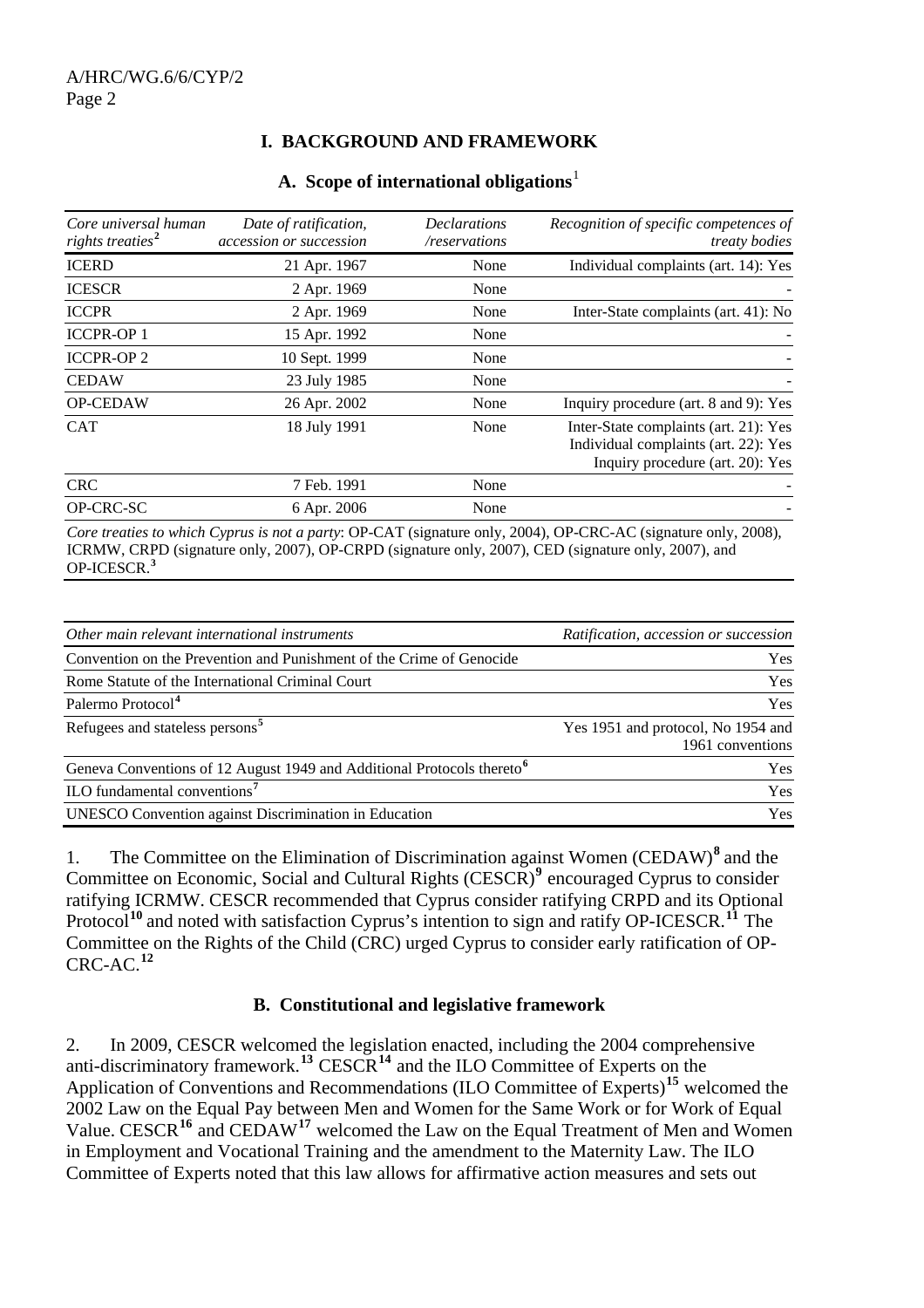protection against victimization. It also noted with interest that any collective agreement or employment contract or business regulation which is contrary to this law will be cancelled to the extent that it is directly or indirectly discriminatory.**[18](#page-14-0)**

3. In 2006, CEDAW commended Cyprus for the significant law reform undertaken since 1995, aimed at the promotion of gender equality and elimination of discrimination against women and at achieving compliance with the obligations under the Convention.**[19](#page-14-0)**

4. In 2003 CRC, while taking note of amendments to domestic legislation, nevertheless remained concerned that all domestic laws still do not fully comply with the provisions and principles of the Convention.**[20](#page-14-0)**

## **C. Institutional and human rights infrastructure**

5. As of 24 April 2009, Cyprus did not have a national human rights institution accredited by the International Coordinating Committee of National Institutions for the Promotion and Protection of Human Rights (ICC).**[21](#page-14-0)** CESCR noted with concern that the National Institution for the Protection of Human Rights (NIPHR) has yet to comply with the Paris Principles. CESCR recommended that Cyprus adopt the necessary measures to enable NIPHR to fully conform with the Paris Principles; to ensure that economic, social and cultural rights are fully covered by the mandate of NIPHR; and that the necessary resources are allocated for its effective functioning.**[22](#page-14-0)**

6. In 2003, CRC noted that NIPHR does not include a specific mechanism to address individual complaints relating particularly to violations of rights guaranteed under the Convention.**[23](#page-14-0)** CRC encouraged Cyprus to pursue its efforts to nominate either a commissioner specifically responsible for children's rights, or establish a specific section or division for children's rights within the structure of NIPHR.**[24](#page-14-0)** In 2009, CESCR commended the establishment by Law 74 (I) of 2007 of the Children's Rights Commissioner and the awarenessraising activities which have already been conducted by this mechanism.**[25](#page-14-0)**

7. CESCR was concerned that the Ombudsman's Office has not been provided with sufficient human and financial resources to cope with its additional duties bestowed upon it by its new function as an anti-discrimination body. CESCR called upon Cyprus to increase human and financial resources allocated to the new Anti-discrimination Body in order to ensure an effective functioning of this institution.**[26](#page-14-0)**

8. While CEDAW recognized the improvements in the National Machinery for Women's Rights, it expressed concern about its weak authority and lack of human resources.**[27](#page-14-0)** CEDAW**[28](#page-14-0)** and CESCR<sup>[29](#page-14-0)</sup> encouraged Cyprus to further strengthen the financial and human resources, as well as the authority and status of the National Machinery for Women's Rights.

#### **D. Policy measures**

9. In 2008, the ILO Committee of Experts noted that under the National Action Plan on Gender Equality for 2007-2013, which includes a chapter on the promotion of equality between men and women in employment and vocational training, a number of seminars and workshops have been carried out on issues such as equal pay and work and family.**[30](#page-14-0)**

10. In 2006 CEDAW commended Cyprus on the Plan of Action for the Coordination of Actions on Combating Trafficking in Human Beings and Sexual Exploitation of Children. It also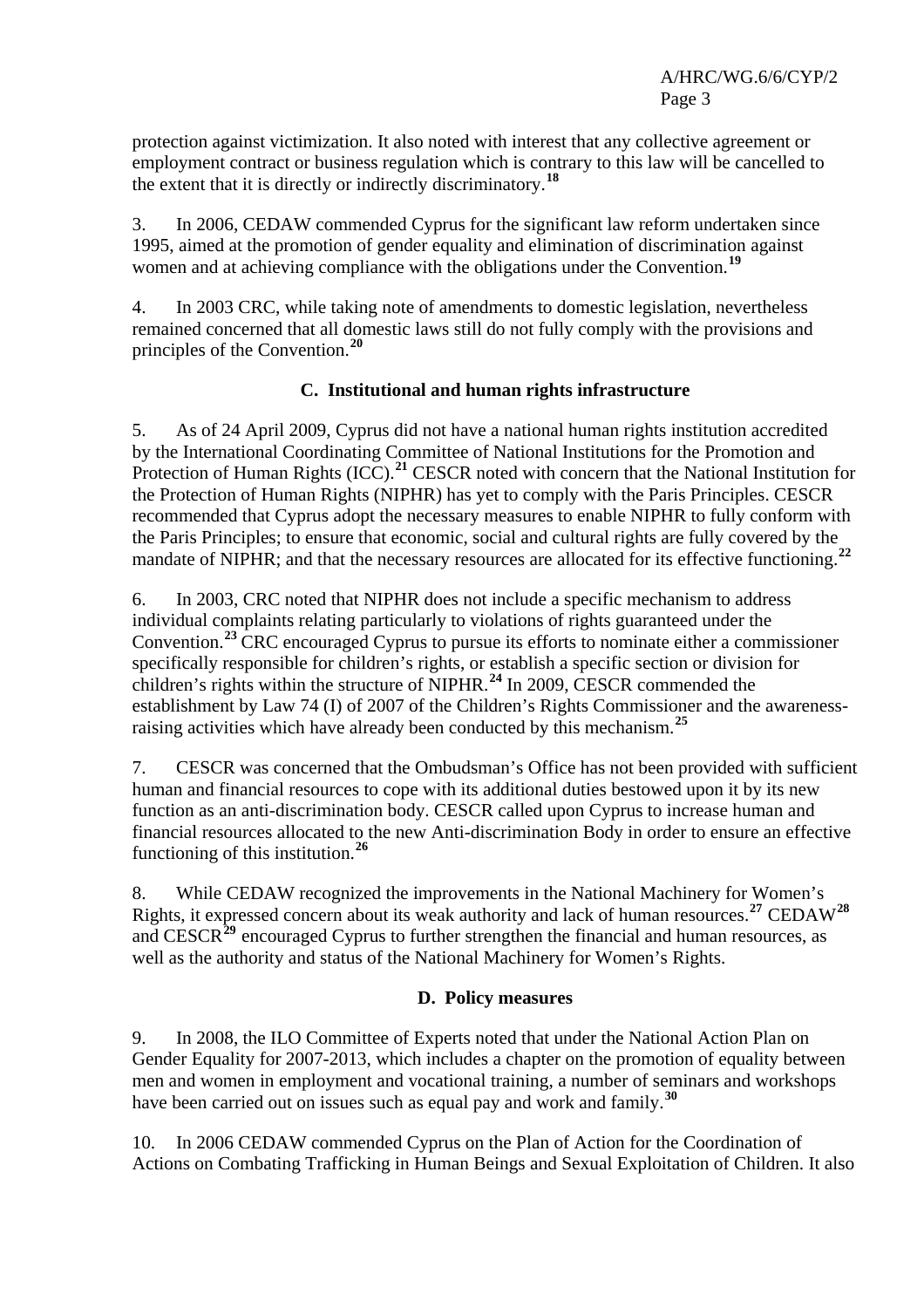noted the development of other plans of action, including the National Plan on Gender Mainstreaming.**[31](#page-14-0)**

11. To implement the World Programme for Human Rights Education (2005-ongoing), the Ministry of Education and Culture, inter alia, introduced in 2006 the Interdisciplinary Unified Framework of Study Programmes on human rights education in primary schools. Priorities also include the provision of inmates with necessary skills for their reintegration into society, e.g. through the organization of a series of training courses.**[32](#page-14-0)**

#### **II. PROMOTION AND PROTECTION OF HUMAN RIGHTS ON THE GROUND**

#### **A. Cooperation with human rights mechanisms**

| Treaty body <sup>33</sup> | Latest report<br>submitted and<br>considered | Latest<br>concluding<br>observations              | Follow-up response | Reporting status                                                                                                                          |
|---------------------------|----------------------------------------------|---------------------------------------------------|--------------------|-------------------------------------------------------------------------------------------------------------------------------------------|
| <b>CERD</b>               | 2000                                         | Aug. 2001                                         |                    | Seventeenth and eighteenth reports<br>overdue since 2004, nineteenth and<br>twentieth reports overdue since 2006 and<br>2008 respectively |
| <b>CESCR</b>              | 2007                                         | 22 May 2009<br>(advanced)<br>unedited<br>version) |                    | Sixth periodic report due in 2014                                                                                                         |
| <b>HR</b> Committee       | 1994                                         | Apr. 1998                                         |                    | Fourth report overdue since 2002                                                                                                          |
| <b>CEDAW</b>              | 2004                                         | May 2006                                          |                    | Combined sixth and seventh reports due<br>in $2010$                                                                                       |
| <b>CAT</b>                | 2001                                         | Nov 2002                                          |                    | Fourth and fifth reports overdue since<br>2004 and 2008 respectively                                                                      |
| <b>CRC</b>                | 2000                                         | June 2003                                         |                    | Combined third and fourth periodic<br>report overdue since March 2008                                                                     |
| OP-CRC-SC                 |                                              |                                                   |                    | Initial report overdue since 2008                                                                                                         |

#### **1. Cooperation with treaty bodies**

#### **2. Cooperation with special procedures**

| Standing invitation issued                                | <b>Yes</b>                                                                                                                                      |
|-----------------------------------------------------------|-------------------------------------------------------------------------------------------------------------------------------------------------|
| Latest visits or mission reports                          | None                                                                                                                                            |
| Visits agreed upon in principle                           | None                                                                                                                                            |
| Visits requested and not yet agreed<br>upon               | None                                                                                                                                            |
| <i>Facilitation/cooperation during</i><br>missions        |                                                                                                                                                 |
| Follow-up to visits                                       |                                                                                                                                                 |
| Responses to letters of allegations<br>and urgent appeals | During the period under review, 1 communication was sent concerning<br>1 woman. The Government replied to the communication.                    |
| Responses to questionnaires on<br><i>thematic issues</i>  | Cyprus responded to 6 of the 15 questionnaires sent by special procedures<br>mandate holders, <sup>34</sup> within the deadlines. <sup>35</sup> |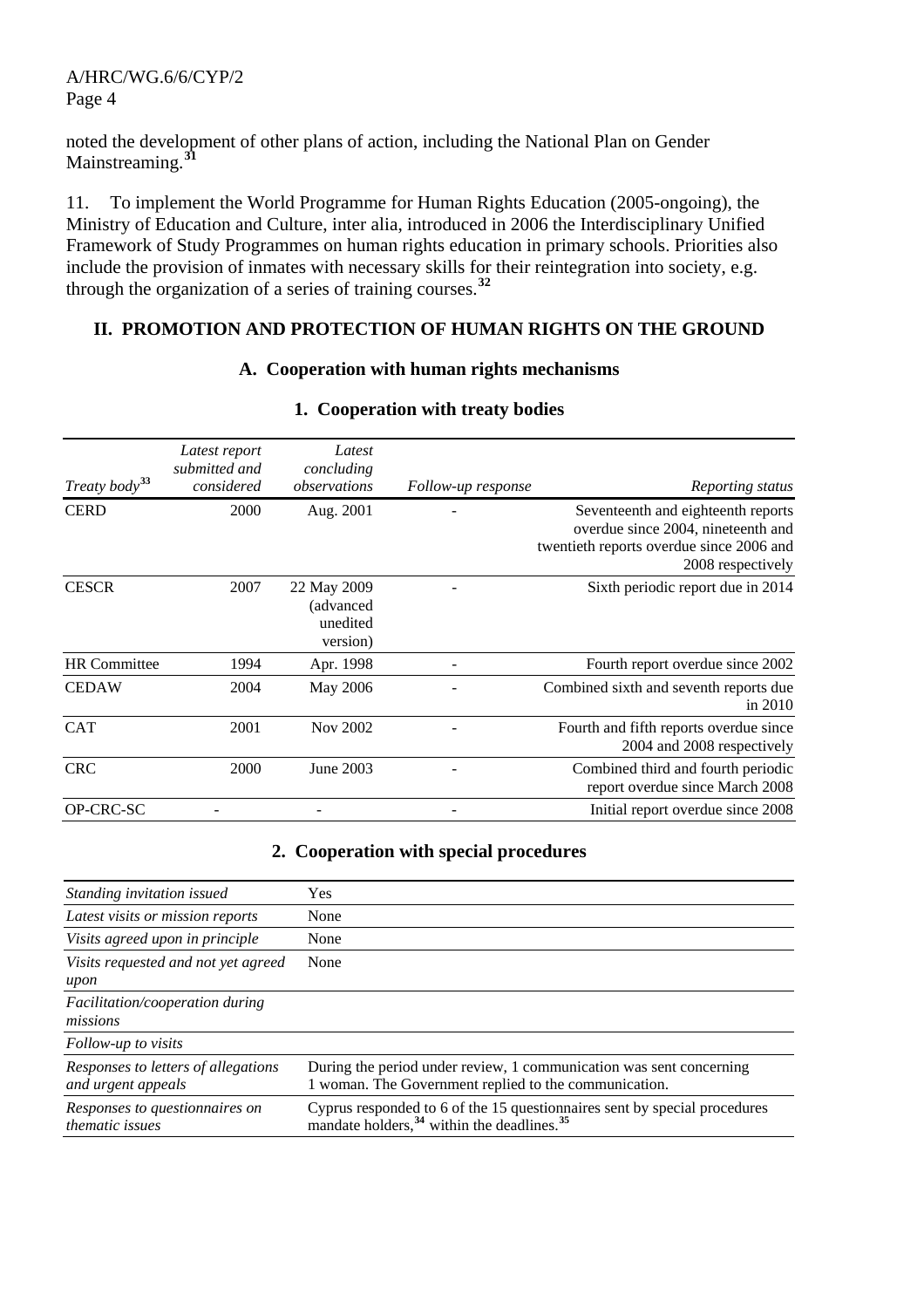## **3. Cooperation with the Office of the High Commissioner for Human Rights**

12. Pursuant to decision 2/102 of the Human Rights Council and previous decisions of the Commission on Human Rights, a report on the question of human rights in Cyprus have continued to be submitted by OHCHR on an annual basis since 1976.**[36](#page-15-0)**

13. Cyprus has been financially contributing on an annual basis since 1995, including contributions to the United Nations Voluntary Fund for Victims of Torture in 2004, 2005 and 2007, to the United Nations Voluntary Fund for Indigenous Populations in 2007 and to the United Nations Voluntary Trust Fund on Contemporary Forms of Slavery in 2004.**[37](#page-15-0)**

## **B. Implementation of international human rights obligations**

## **1. Equality and non-discrimination**

14. While noting efforts made to promote gender equality and the advancement of women, CEDAW in 2006 remained concerned about the lack of a comprehensive and systematic approach to gender equality policies and urged Cyprus to adopt a comprehensive and integrated approach to all its gender equality policies, in all areas.**[38](#page-15-0)**

15. CEDAW also expressed concern about the pervasiveness of patriarchal attitudes and deeprooted traditional social prejudices and stereotyped attitudes. It noted that Cyprus's report recognized these stereotypes as the major obstacle for the advancement of women and as a root cause of women's disadvantaged position in a number of areas, including the labour market, political and public life, the highest levels of the education system and the media, as well as persistent violence against women, especially within the family. CEDAW urged Cyprus to design and implement systematic and comprehensive strategies to foster a better understanding of and support for substantive equality between women and men in all spheres and at all levels of society. Such measures should include awareness-raising campaign with a view to eliminating stereotypes associated with traditional gender roles in the family and society.**[39](#page-15-0)** In 2003 CRC made similar recommendation.**[40](#page-15-0)**

16. CEDAW expressed concern about the particular circumstances of women belonging to different groups of vulnerable people, including refugees, asylum-seekers, displaced persons and disabled people and noted that, despite de jure equality, women belonging to these groups are at risk of multiple discrimination and sometimes encounter difficulties in accessing social services and obtaining employment commensurate with their education and skills. CEDAW encouraged Cyprus to incorporate a gender perspective in all Government policies that target these groups.**[41](#page-15-0)**

17. CESCR was deeply concerned that de facto discrimination persists against third-country migrants, Turkish Cypriots and members of national minorities, especially Romas and Pontian Greeks. CESCR was also concerned about the lack of anti-discrimination case law despite the measures adopted by Cyprus to enhance its legal and institutional mechanisms aimed at combating discrimination. CESCR urged Cyprus to intensify awareness-raising campaigns about the anti-discrimination legal framework and ensure that free legal aid is effectively provided to victims in order to pursue their claims before all appropriate courts of Cyprus. CESCR also recommended that Cyprus take all appropriate measures to overcome administrative and linguistic obstacles faced by Turkish Cypriots to obtain official documents.**[42](#page-15-0)**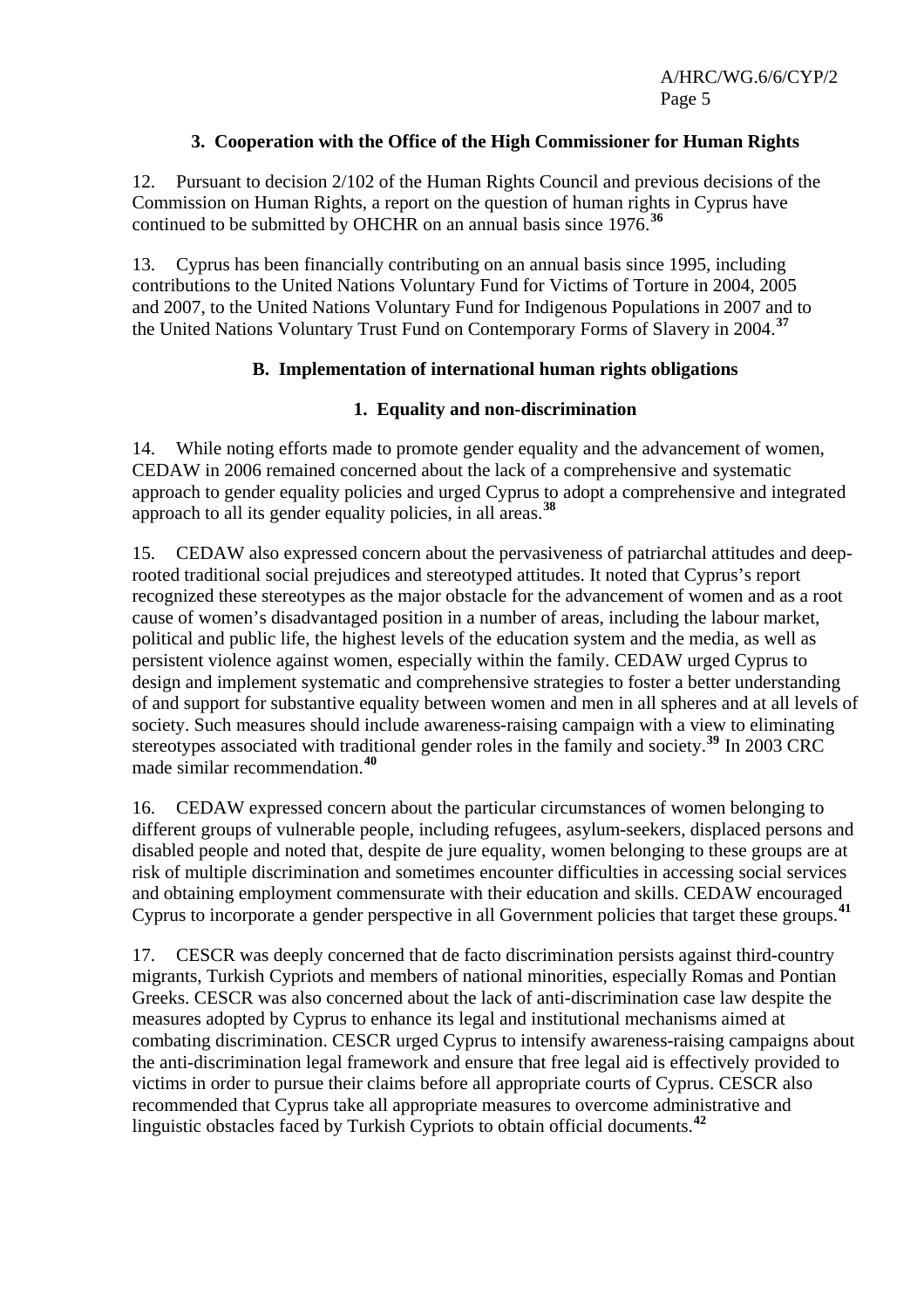18. In 2008, the ILO Committee of Experts, recalling its previous comments concerning the prohibited grounds of discrimination covered by the Combating of Racial and other Discrimination (Commissioner) Law (No. 42(I)/2004) and the Equal Treatment in Occupation and Employment Law (No. 58(I)/2004), noted from the Government's report that under Law No. 58(I)/2004 the ground of colour is considered to be covered by the terms "national" or "ethnic origin", while political opinion is covered by the term "belief". With regard to social origin, which is not covered by either of the laws, the Committee encouraged the Government to include social origin as a prohibited ground of discrimination in the legislation and requested it to provide information on any measures taken or envisaged in this regard.**[43](#page-15-0)**

19. CRC expressed concern that certain factors linked to discriminatory attitudes may persist, in particular those related to acquisition of nationality, children born out of wedlock and Cypriot children of Turkish origin. CRC recommended that Cyprus consider reviewing legislation, and amending it where necessary, with a view to ensuring that all children are accorded equal rights without discrimination based on their ethnic origin, sex, or other grounds.<sup>[44](#page-15-0)</sup>

# **2. Right to life, liberty and security of the person**

20. The 2009 report on the question of human rights in Cyprus noted that the Committee on Missing Persons (CMP) has continued to work on the exhumation, identification and return of remains of missing persons. As of November 2008, the remains of 455 individuals had been exhumed from sites on both sides of the buffer zone by the Committee's bicommunal teams of scientists. The remains of more than 292 missing persons have undergone examination. Following DNA genetic analysis, the remains of 105 individuals have been returned to their respective families. In October 2008, following a training period which lasted more than two years, full operational responsibility for running the Committee's anthropological laboratory was handed over to a bicommunal team of Cypriot scientists.<sup>[45](#page-15-0)</sup> The Secretary-General in his reports on the United Nations Operation in Cyprus noted that he was grateful that the CMP had continued its humanitarian work unhindered and in a depoliticized manner, and urged all parties concerned to take every possible action in order to speed up the exhumation process.**[46](#page-15-0)** CMP will resume further investigations into the fate of the missing persons as soon as it is in a position to do so.**[47](#page-15-0)**

21. Although there was a generally positive trend regarding the treatment of detained persons by police, CAT noted that the existence of some cases of ill-treatment, requiring that the authorities remain vigilant.**[48](#page-15-0)** In 2003 CRC noted that the findings of the visit of the European Committee on the Prevention of Torture and Inhuman and Degrading Treatment or Punishment indicated that physical ill-treatment by the police remained a serious problem in Cyprus.**[49](#page-15-0)**

22. CESCR expressed concerns about the lengthy detention of irregular migrants and rejected asylum-seekers in inadequate conditions. CESCR recommended that Cyprus ensure that asylumseekers are detained only when it is absolutely necessary and that the time which rejected asylum-seekers and irregular migrants spend in detention is limited to a strict minimum. CESCR also urged Cyprus to ensure that the conditions of migrants' detention meet United Nations standards.**[50](#page-15-0)**

23. In 2009, CESCR welcomed the 2000 Violence in the Family Law and the establishment of an Advisory Committee on Family Violence.**[51](#page-15-0)** CESCR was concerned that domestic violence against women and children continues to be widespread in Cyprus and often goes unreported. CESCR urged Cyprus to adopt an effective strategy to combat domestic violence and to allocate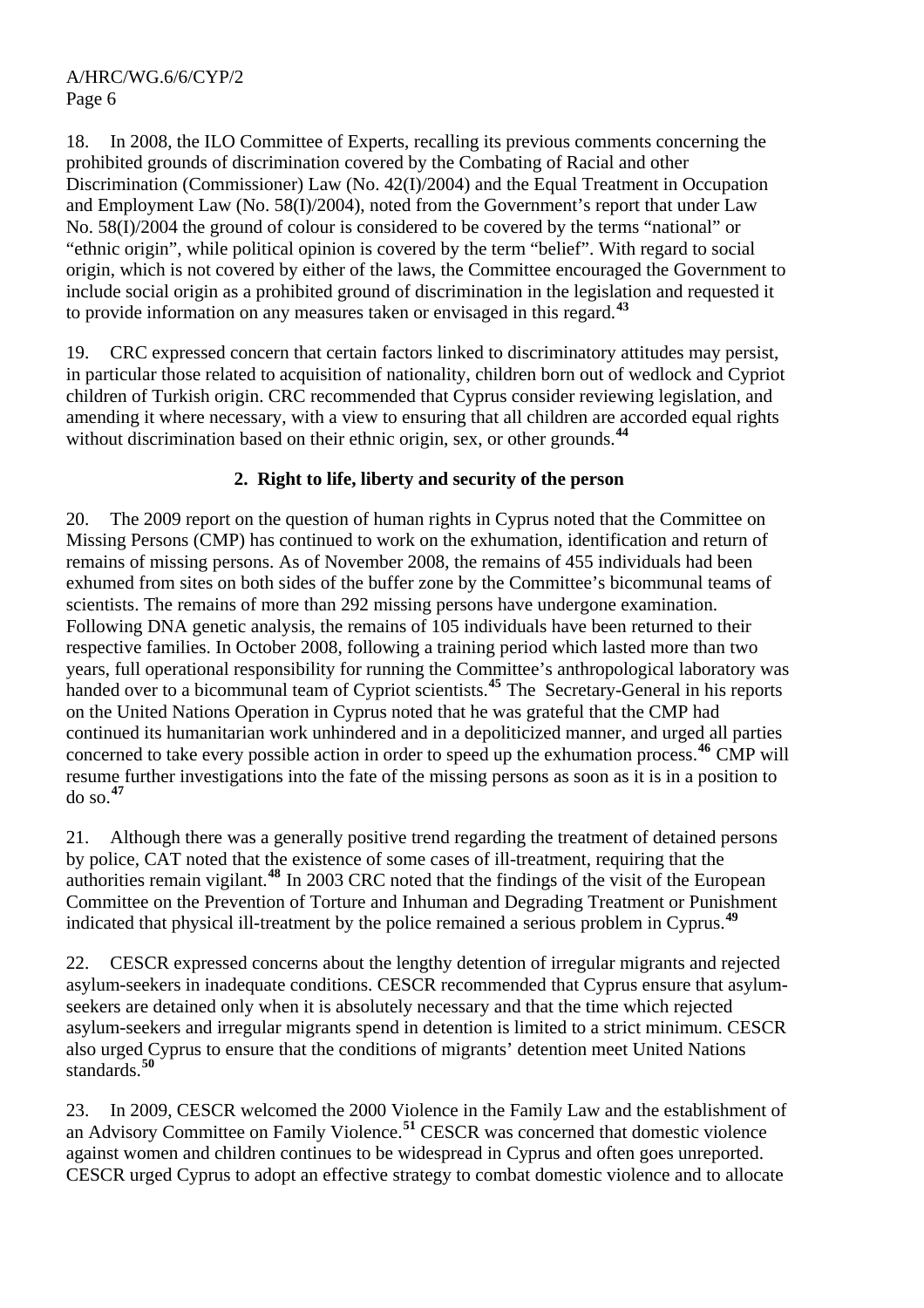the necessary human and financial resources for the implementation of this strategy. CESCR also urged Cyprus to ensure that specialized shelters for victims or those under risk of violence are made available in order to ensure their security as well as their physical and mental integrity.**[52](#page-15-0)** In 2006, CEDAW urged Cyprus to ensure that the forthcoming National Action Plan for the Prevention and Handling of Violence in the Family addresses all aspects of violence against women.**[53](#page-15-0)**

24. CRC noted that many people in Cyprus consider that there is a problem of violence within the family and referred to the concerns expressed by the Human Rights Committee**[54](#page-15-0)** and CESCR**[55](#page-15-0)** with respect to domestic violence.**[56](#page-15-0)** CRC recommended that Cyprus adopt adequate measures and policies aimed at changing attitudes, including the prohibition of corporal punishment in the family, supported by well-targeted awareness campaigns on, inter alia, alternative ways of disciplining children.**[57](#page-15-0)**

25. CESCR welcomed the anti-trafficking legislation enacted in 2007 which notably creates a national mechanism of cooperation for the identification and protection of trafficking victims.**[58](#page-15-0)** CESCR remained deeply concerned at the extent of trafficking in women for the purposes of sexual exploitation in Cyprus in spite of the abolition of the system of "artiste visas" which facilitated trafficking in human beings. CESCR urged the Government to ensure strict control over the new work permit system, intensify its efforts to bring to justice those involved in human trafficking, and strengthen its efforts to protect trafficked women.**[59](#page-15-0)** In 2006, CEDAW called on Cyprus to commit to the full and speedy implementation of the Plan of Action for the Coordination of Actions on Combating Trafficking in Human Beings and Sexual Exploitation of Children and to develop and implement the large-scale public awareness campaign.**[60](#page-15-0)** CRC recommended that Cyprus strengthen its efforts to identify, prevent and combat trafficking in children for sexual purposes.**[61](#page-15-0)**

26. In 2007, the ILO Committee of Experts requested the Government to indicate what steps it envisages to ensure that the worst forms of child labour, in particular the trafficking of children under 18 for labour or sexual exploitation as well as the commercial sexual exploitation of children, do not exist or arise in Cyprus.**[62](#page-15-0)**

## **3. Administration of justice and the rule of law**

27. The 2007 report on the question of human rights in Cyprus noted that a number of human rights violations, some serious, remain unpunished. The report stated that in many cases, this is due to lack of cooperation between the two sides, in particular with regard to law enforcement agencies, as well as effective investigations by the authorities, and noted there is a pressing need to deal with this issue.**[63](#page-15-0)** In his December 2006 report on the United Nations Operation in Cyprus the Secretary-General noted a rising trend of criminal activity in the buffer zone, in particular human trafficking activities, continue to be reported by both sides. According to information provided by the two sides, fewer persons have been crossing the buffer zone as illegal immigrants, while the number of arrests for human trafficking had increased.**[64](#page-15-0)**

28. The 2007 report on the question of human rights in Cyprus noted that concern has been raised regarding allegations of discriminatory treatment against Turkish Cypriot prisoners in the southern Nicosia Central Prison. Denial of entry of relatives from Turkey to the Republic of Cyprus in practice impedes prisoners' visitation rights, as does the fact that home visits are only permitted to take place in the Republic of Cyprus. The latter rule also affects eligibility for the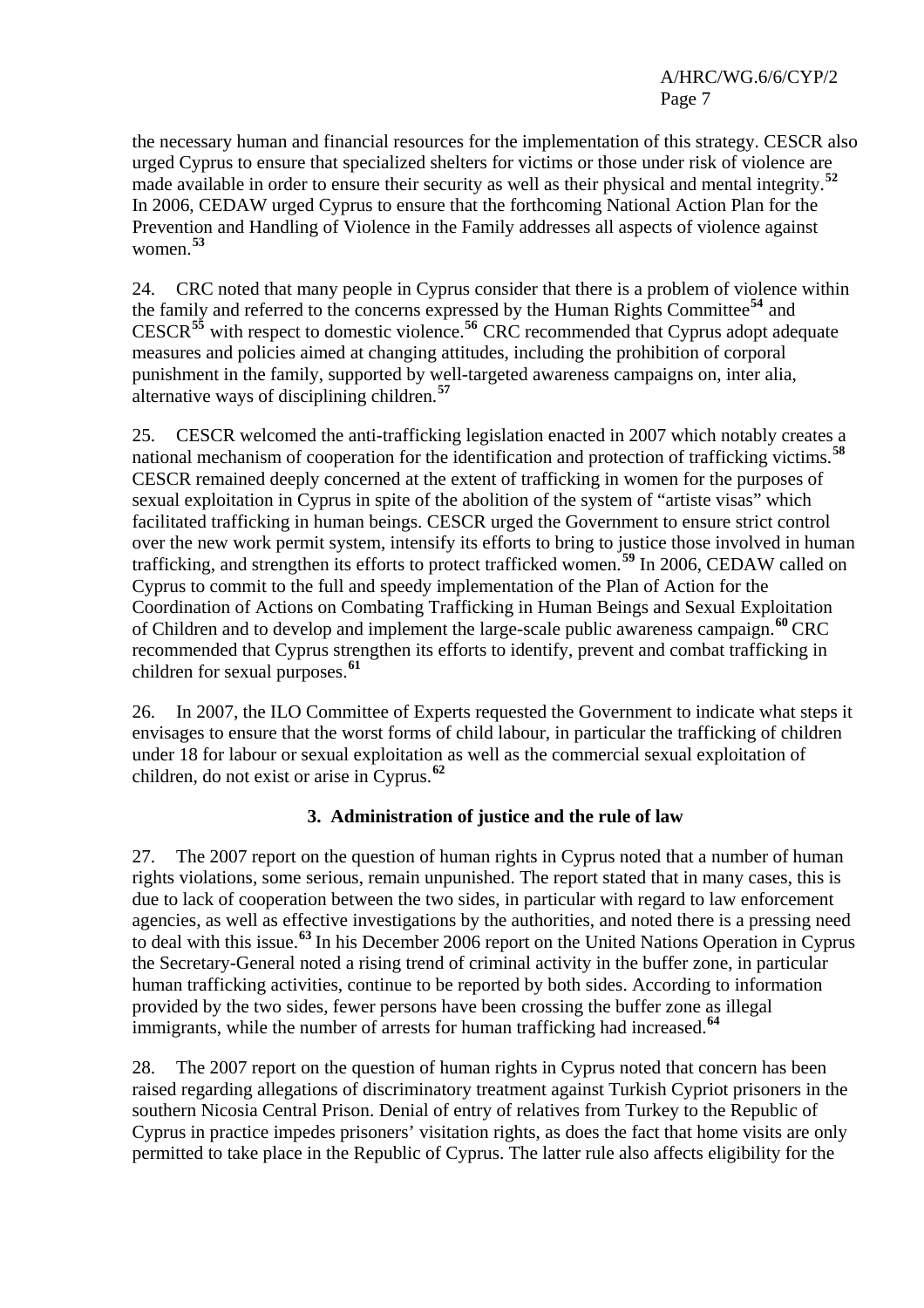more lenient "open prison regime", for which successful conclusion of two home visits is a prerequisite.**[65](#page-15-0)**

29. CRC noted that the age of criminal responsibility has been raised from 7 to 10 years, but continued to be concerned that the age of criminal responsibility remains low and unclear, with different ages mentioned in various legislation. It recommended that Cyprus raise the legal age of criminal responsibility to an internationally more acceptable age by amending its legislation in this regard and ensuring that all children below 18 years are accorded the protection of juvenile justice provisions.**[66](#page-15-0)**

30. CRC welcomed the information that steps are being taken to harmonize legislation in the sphere of juvenile justice with the Convention. It recommended that Cyprus ensure that the reforms under way provide for the establishment of a juvenile justice system that has adequate human and financial resources and that fully integrates international juvenile justice standards.**[67](#page-15-0)**

# **4. Freedom of movement**

31. The 2009 report on the question of human rights in Cyprus noted that restrictions on freedom of movement persist, in particular with regard to a number of villages located in the military zones in the northern part of the island. Since the last reporting period, there has been no positive change in relation to increased access to the Maronite villages of Ayia Marina and Asomatos.**[68](#page-15-0)**

32. The same stated that with regard to freedom of movement and worship, the Turkish Cypriot and Greek Cypriot sides have yet to agree on the modalities to allow free access to sites and icons of religious and cultural significance. They continue to seek United Nations Peacekeeping Force in Cyprus (UNFICYP) facilitation.**[69](#page-15-0)**

# **5. Right to participate in public and political life**

33. CEDAW expressed concern that women's participation in public and political life remains low. It recommended that Cyprus take measures, in particular temporary special measures, aimed at accelerating de facto equality between women and men in order to increase the participation of women in political and public life.<sup>[70](#page-15-0)</sup> A 2008 United Nations Statistics Division source indicated that the proportion of seats held by women in the national parliament decreased from 16.1 per cent in 2005 to 14.3 per cent in 2008.**[71](#page-15-0)**

34. CEDAW urged Cyprus to ensure that women continue to fully participate in the peace process, in line with Security Council resolution 1325 (2000).**[72](#page-15-0)**

# **6. Right to work and to just and favourable conditions of work**

35. In 2007, the ILO Committee of Experts noted that the minimum age for admission to employment or work specified by the Government and set by the legislation is 15 years. However, it noted that occasional or short-term domestic work in a private household is excluded from the application of the law. It also noted that the Domestic Servants (Employment of Children and Young Persons) Law of 1952 permits the employment of children who have attained the age of 14 years. The Committee again drew the Government's attention to the ILO Minimum Age Convention (No. 138) and that accordingly children under 15 years of age should not be employed in domestic work.**[73](#page-15-0)**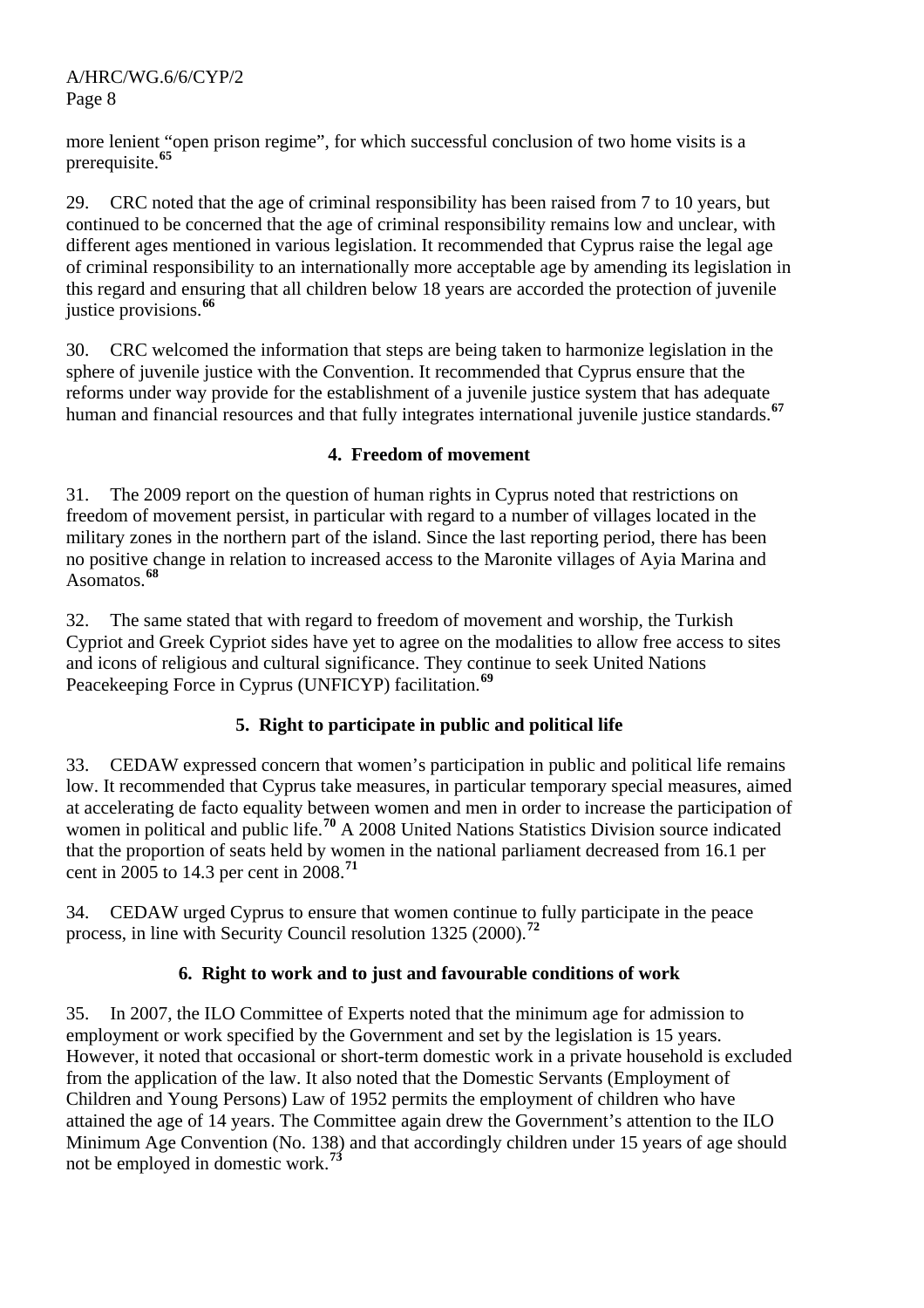36. CESCR was concerned that the minimum wage is not sufficient to provide a decent standard of living for workers and their families. CESCR urged Cyprus to take the necessary legislative measures in order to ensure that the minimum wage enables workers and their families to enjoy a decent standard of living and that the minimum wage standard is effectively enforced.**[74](#page-15-0)**

37. In 2009, CESCR remained concerned at the persisting de facto discrimination against women, particularly with regard to working and promotion opportunities in employment and gender remuneration gap. CESCR called upon Cyprus to ensure a full implementation of the measures outlined in the National Action Plan on Gender Equality 2007-2013, in particular those aimed at increasing the level of participation of women in the labour market as well as in the public service and to ensure equal treatment between women and men, including equal remuneration for work of equal value.**[75](#page-15-0)** In 2006, CEDAW requested Cyprus to take all appropriate measures, including temporary special measures, to address women's disadvantaged situation in the labour market.<sup>[76](#page-15-0)</sup> A 2007 ILO report noted that Cyprus has adopted laws encouraging the provision of long-term contracts to women or protecting the rights of persons in short-term employment, in which women tend to be concentrated.**[77](#page-15-0)**

38. In 2009, CESCR was concerned that third-country migrants continue to have a limited access to employment and suffer from labour exploitation and social isolation. CESCR was further concerned that while third-country migrants represent a large percentage of the island's population and legally live in the country, Cyprus had not yet adopted an effective policy for their integration. CESCR also urged Cyprus to ensure strict control over the terms of employment and working conditions of migrant workers by strengthening financial and human resources of the labour inspectorate. CESCR also encouraged Cyprus to adopt and implement an effective integration policy for lawful immigrants.**[78](#page-15-0)** In 2006, CEDAW expressed concern about discrimination against women migrants, and called on Cyprus to monitor closely the terms and conditions of contracts, conditions of work and salaries of women migrants.**[79](#page-15-0)**

39. CESCR reiterated its concern**[80](#page-15-0)** about the precarious situation of domestic workers and urged Cyprus to ensure that the working conditions of domestic workers are adequately regulated and inspected, so that they may enjoy the same legal protection as other workers including with regard to the minimum wage.**[81](#page-15-0)**

## **7. Right to social security and to an adequate standard of living**

40. The 2009 report on the question of human rights in Cyprus noted that property rights remain an issue of concern, and property disputes continue to be brought before the European Court of Human Rights.**[82](#page-15-0)** The 2006 report on question of human rights in Cyprus noted that a number of Turkish Cypriot property cases had been taken to courts in the south.<sup>[83](#page-15-0)</sup>

41. CESCR was also concerned that Cyprus has not adopted any specific policy to address the substandard housing of third-country migrants and asylum-seekers and still considers that employers are responsible for offering suitable housing conditions. CESCR remained concerned at the poor living conditions of some Roma families in spite of the two housing projects set up by the Government. CESCR urged Cyprus to take remedial action to improve conditions of housing and provide more housing units, housing facilities, credits and subsidies to low-income families and disadvantaged and marginalized groups. In this regard, CESCR reminded Cyprus of its general comment No. 4 (1991) according to which State parties must demonstrate, inter alia, that they have taken whatever steps are necessary, either alone or on the basis of international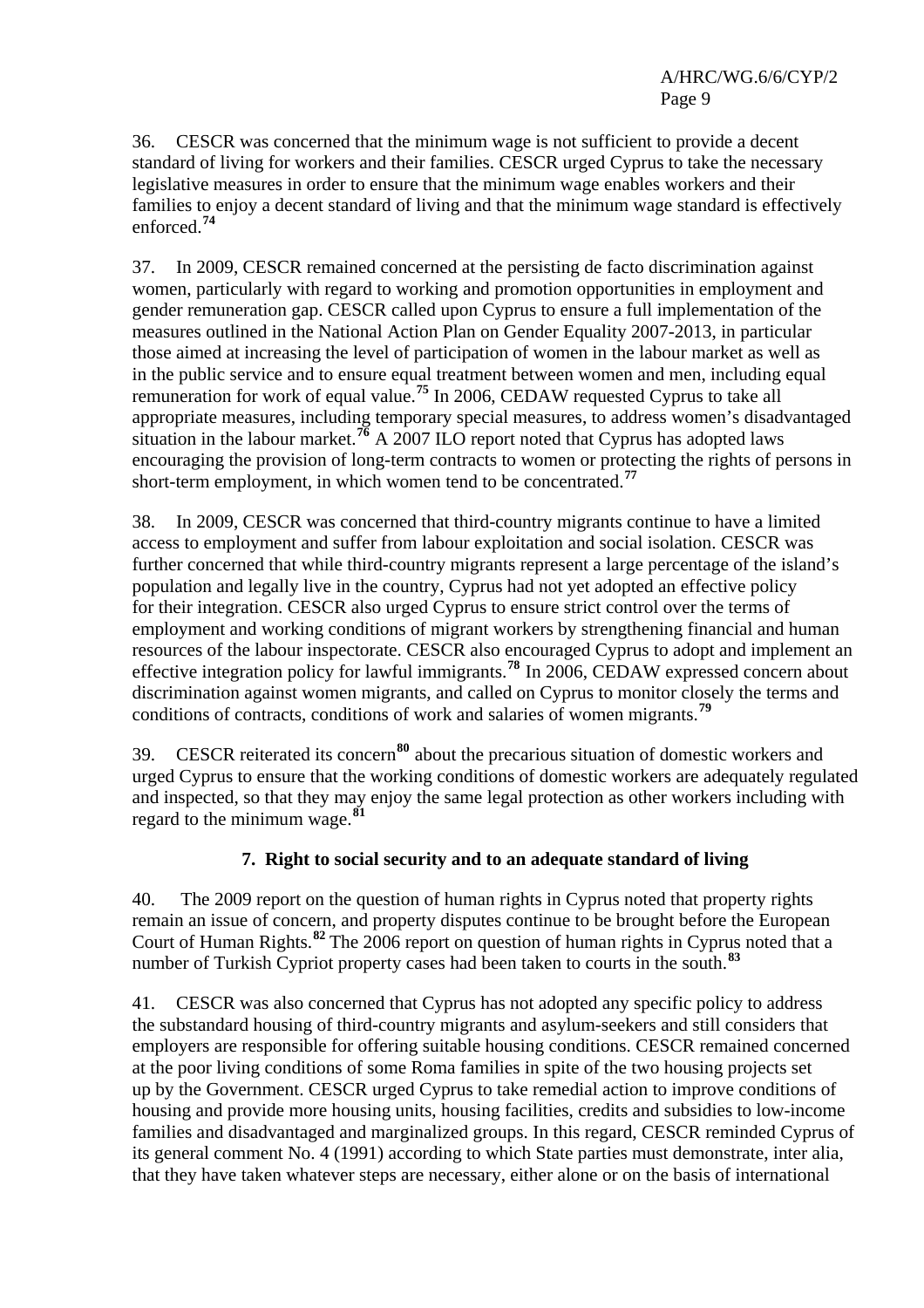cooperation, to ascertain the full extent of homelessness and inadequate housing within their jurisdiction.**[84](#page-15-0)**

42. CESCR, recalling its previous concluding observations**[85](#page-15-0)** expressed concern about the lack of adequate medical facilities for persons suffering from mental disabilities and illnesses. CESCR urged Cyprus to adopt the necessary measures to address the lack of medical institutions for persons suffering from mental disabilities and illnesses as a matter of priority. CESCR also recommended that regular inspections be conducted in order to prevent mistreatment of mentally ill patients.**[86](#page-15-0)**

# **8. Right to education and to participate in the cultural life of the community**

43. CESCR was concerned about the still limited opportunities for Cypriot Turkish-speaking children to receive instruction in their native language. CESCR urged Cyprus to take all appropriate measures to increase opportunities for Turkish Cypriot children to receive teaching in their mother tongue. **[87](#page-15-0)**

44. CESCR expressed deep concern about the circular issued by the 2004 Ministry of Education which requests all schools to report to immigration authorities the contact details of the parents of foreign children who enrol in school. CESCR considered that the 2004 circular gave rise to direct or indirect discrimination against migrant children and hindered their access to education. CESCR, recalling its general comment No. 13 (1999), called upon Cyprus to consider withdrawing this circular.**[88](#page-15-0)**

45. CRC expressed concern about the broad scope of special schools for children with physical, mental or emotional needs and encouraged Cyprus to strengthen its efforts to include children with special needs wherever possible in mainstream schools.**[89](#page-15-0)**

46. CRC also urged Cyprus to create equal opportunities for all children wishing to pursue education beyond primary school, including by making boarding schools available to both boys and girls and pursuing efforts to reduce periods of separation from parents.**[90](#page-15-0)**

47. CEDAW encouraged Cyprus to develop measures aimed at the diversification of women's academic and professional choices and to fully implement the relevant commitments in the National Action Plan on Gender Mainstreaming. CEDAW also recommended that Cyprus closely monitor the career development of women to the highest levels of the education system and research institutions to ensure equal access of women and men.**[91](#page-15-0)**

48. The November 2008 report of the Secretary-General on the United Nations Operation in Cyprus noted that the preservation, protection and physical restoration of the cultural heritage on the island is being discussed within the framework of the ongoing negotiations towards a comprehensive settlement of the Cyprus problem.**[92](#page-15-0)**

# **9. Migrants, refugees and asylum-seekers**

49. A 2007 UNHCR report noted that since its inception in 2002, Cyprus's asylum system has witnessed a tenfold increase in applications.<sup>[93](#page-15-0)</sup> In 2009, CESCR was concerned about the administrative obstacles which prevent third-country migrants and asylum-seekers from enjoying their economic, social and cultural rights and especially their rights to social security and family reunification. CESCR called upon Cyprus to provide asylum-seekers and third-country migrants with free legal aid on their economic, social and cultural rights. CESCR also urged Cyprus to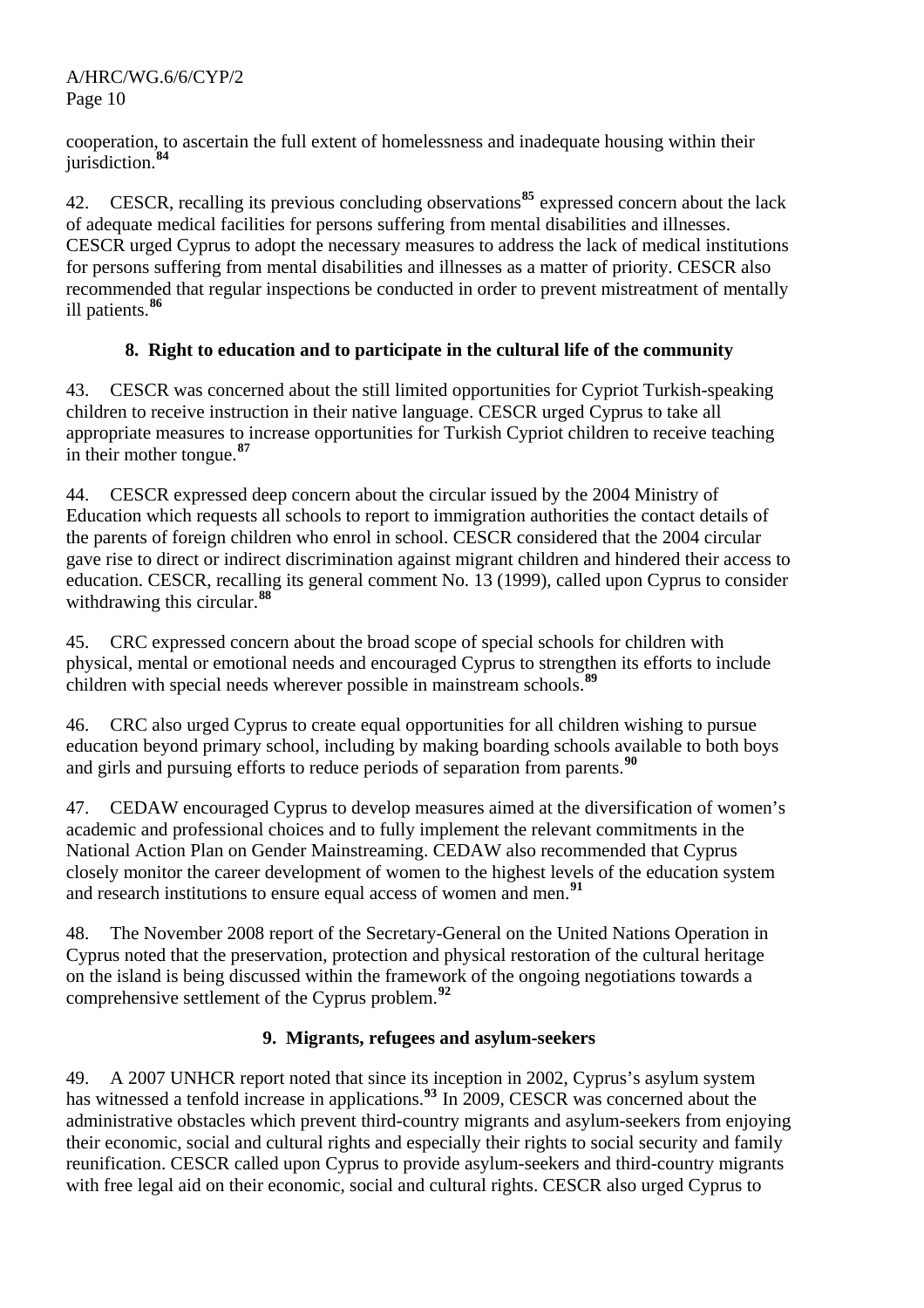make sure that asylum-seekers, especially the homeless, no longer have imposed upon them conditions not prescribed by law which result in the denial of the rights to social security they are entitled to. CESCR urged Cyprus to ensure that asylum-seekers with special medical needs have access to specialized medical care, targeted welfare benefits and facilities for the early identification and rehabilitation of the victims of torture.**[94](#page-15-0)**

50. In 2008, the ILO Committee of Experts requested the Government to provide information on the measures taken to ensure that immigrants lawfully on the territory of Cyprus receive treatment no less favourable in respect of the matters enumerated in article 6 of Convention No. 97 than that which applies to Cypriot nationals, without discrimination in respect of nationality, race, religion or sex. The Committee requested Cyprus to indicate the measures taken or envisaged to ensure that women migrant workers are treated on par with their male counterparts, foreign or otherwise, in respect of working and living conditions, social security, work-related taxes and access to the justice system.**[95](#page-15-0)**

51. CESCR requested Cyprus to take effective measures to prevent discrimination against undocumented migrants. It also encouraged Cyprus to promote the regularization of undocumented immigrants so as to enable them to enjoy fully their economic, social and cultural rights.**[96](#page-15-0)**

52. CRC remained concerned about difficulties that some children who have been given temporary protection may be experiencing in access to public education and recommended that Cyprus ensure access to public educational facilities to persons afforded temporary protection.**[97](#page-15-0)**

## **10. Internally displaced persons**

53. In 2009, CESCR noted with regret that in spite of the 2007 amendment to the law, children of women with displaced person status are still not entitled to a Refugee Identity Card and are only entitled to a Certificate by Descent which does not enable them to access any benefits. CESCR urged Cyprus to adopt effective measures to end the discriminatory treatment of children of women with displaced person status.**[98](#page-15-0)**

# **III. ACHIEVEMENTS, BEST PRACTICES, CHALLENGES AND CONSTRAINTS**

54. As of December 2008, Cyprus remains divided, with a buffer zone maintained by the UNFICYP. The UNFICYP mandate, which dates back to 1964, has been extended by successive Security Council resolutions. In resolution 1873 (2009), the Council decided to extend the UNFICYP mandate for a further period ending 15 December 2009.

55. CESCR viewed the continuous partition of the country as a major difficulty which hinders the ability of Cyprus to ensure the implementation of the Covenant throughout the country.**[99](#page-15-0)** In 2006, CEDAW noted with concern the political environment which impedes the implementation of the Convention in Cyprus.**[100](#page-15-0)** CRC in 2003, CERD in 2001 and the HR Committee in 1998 expressed similar views regarding the implementation of respective conventions.**[101](#page-15-0)**

56. The 2009 report on the question of human rights in Cyprus noted that the persisting division of Cyprus has consequences in relation to a number of human rights issues on the whole island, including freedom of movement, property rights, human rights pertaining to the question of missing persons, discrimination, freedom of religion, the right to education, human trafficking, and economic rights.**[102](#page-15-0)**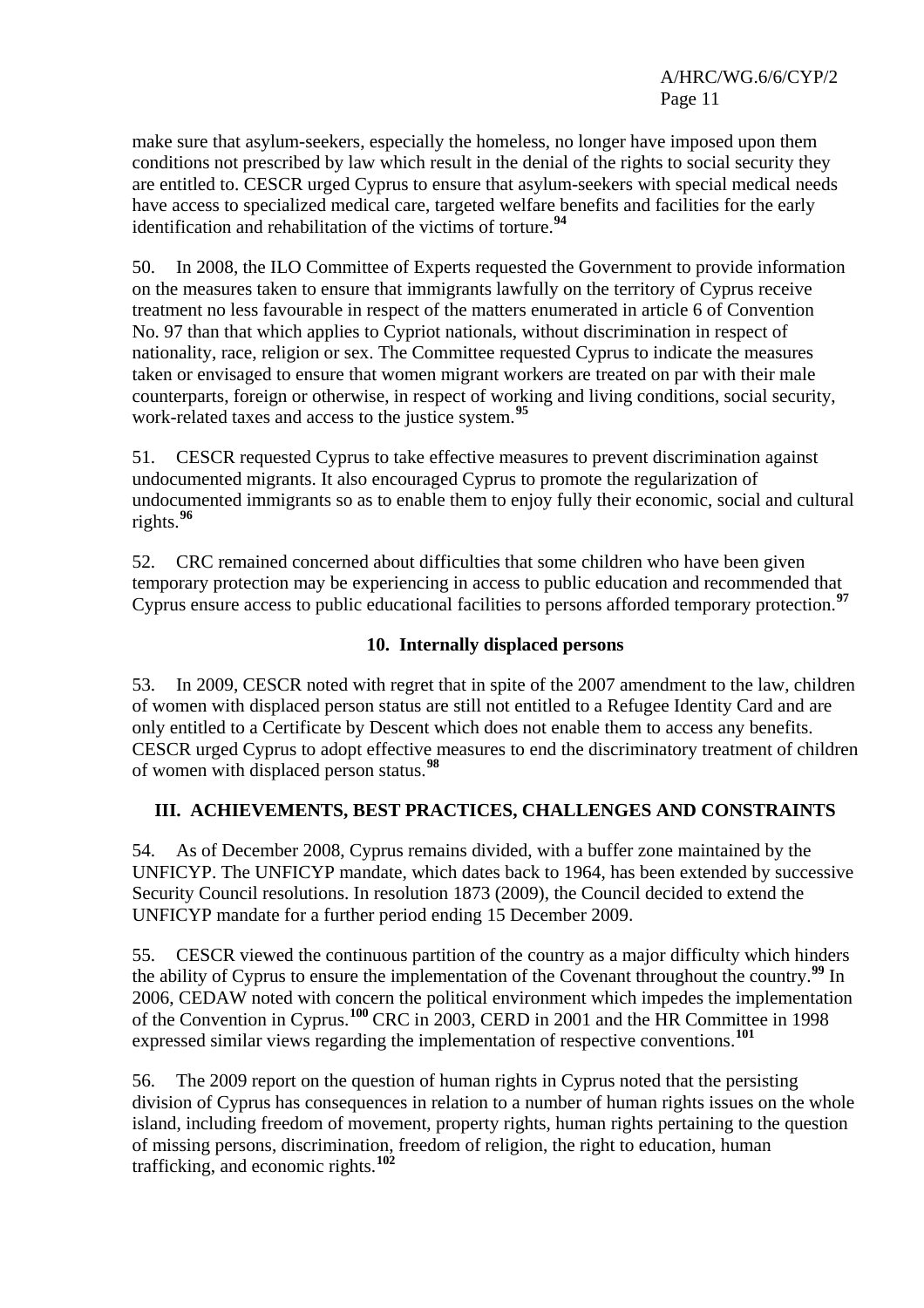#### **IV. KEY NATIONAL PRIORITIES, INITIATIVES AND COMMITMENTS**

N/A

#### **V. CAPACITY-BUILDING AND TECHNICAL ASSISTANCE**

N/A

*Notes* 

**<sup>1</sup>** Unless indicated otherwise, the status of ratifications of instruments listed in the table may be found in *Multilateral Treaties Deposited with the Secretary-General: Status as at 31 December 2006* (ST/LEG/SER.E.25), supplemented by the official website of the United Nations Treaty Collection database, Office of Legal Affairs of the United Nations Secretariat, [http://treaties.un.org/.](http://treaties.un.org/)

<sup>2</sup> The following abbreviations have been used for this document:

| <b>ICERD</b>     | International Convention on the Elimination of All Forms of Racial Discrimination   |
|------------------|-------------------------------------------------------------------------------------|
| <b>ICESCR</b>    | International Covenant on Economic, Social and Cultural Rights                      |
| <b>OP-ICESCR</b> | <b>Optional Protocol to ICESCR</b>                                                  |
| <b>ICCPR</b>     | International Covenant on Civil and Political Rights                                |
| <b>ICCPR-OP1</b> | <b>Optional Protocol to ICCPR</b>                                                   |
| <b>ICCPR-OP2</b> | Second Optional Protocol to ICCPR, aiming at the abolition of the death penalty     |
| <b>CEDAW</b>     | Convention on the Elimination of All Forms of Discrimination against Women          |
| <b>OP-CEDAW</b>  | <b>Optional Protocol to CEDAW</b>                                                   |
| <b>CAT</b>       | Convention against Torture and Other Cruel, Inhuman or Degrading Treatment or       |
|                  | Punishment                                                                          |
| OP-CAT           | Optional Protocol to CAT                                                            |
| <b>CRC</b>       | Convention on the Rights of the Child                                               |
| OP-CRC-AC        | Optional Protocol to CRC on the involvement of children in armed conflict           |
| OP-CRC-SC        | Optional Protocol to CRC on the sale of children, child prostitution and child      |
|                  | pornography                                                                         |
| <b>ICRMW</b>     | International Convention on the Protection of the Rights of All Migrant Workers and |
|                  | <b>Members of Their Families</b>                                                    |
| <b>CRPD</b>      | Convention on the Rights of Persons with Disabilities                               |
| <b>OP-CRPD</b>   | Optional Protocol to Convention on the Rights of Persons with Disabilities          |
| <b>CED</b>       | International Convention for the Protection of All Persons from Enforced            |
|                  | Disappearance.                                                                      |

**<sup>3</sup>**Adopted by the General Assembly in its resolution 63/117 of 10 December 2008, in which the General Assembly recommended that a signing ceremony be organized in 2009. Article 17, paragraph 1, of OP-ICESCR states that "The present Protocol is open for signature by any State that has signed, ratified or acceded to the Covenant".

**4** Protocol to Prevent, Suppress and Punish Trafficking in Persons, Especially Women and Children, supplementing the United Nations Convention against Transnational Organized Crime.

<sup>5</sup> 1951 Convention relating to the Status of Refugees and its 1967 Protocol, 1954 Convention relating to the status of Stateless Persons and 1961 Convention on the Reduction of Statelessness.

**6** Geneva Convention for the Amelioration of the Condition of the Wounded and Sick in Armed Forces in the Field (First Convention); Geneva Convention for the Amelioration of the Condition of Wounded, Sick and Shipwrecked Members of Armed Forces at Sea (Second Convention); Convention relative to the Treatment of Prisoners of War (Third Convention); Convention relative to the Protection of Civilian Persons in Time of War (Fourth Convention); Protocol Additional to the Geneva Conventions of 12 August 1949, and relating to the Protection of Victims of International Armed Conflicts (Protocol I); Protocol Additional to the Geneva Conventions of 12 August 1949, and relating to the Protection of Victims of Non-International Armed Conflicts (Protocol II); Protocol additional to the Geneva Conventions of 12 August 1949, and relating to the Adoption of an Additional Distinctive Emblem (Protocol III). For the official status of ratifications, see Federal Department of Foreign Affairs of Switzerland, at [www.eda.admin.ch/eda/fr/home/topics/intla/intrea/chdep/warvic.html](http://www.eda.admin.ch/eda/fr/home/topics/intla/intrea/chdep/warvic.html).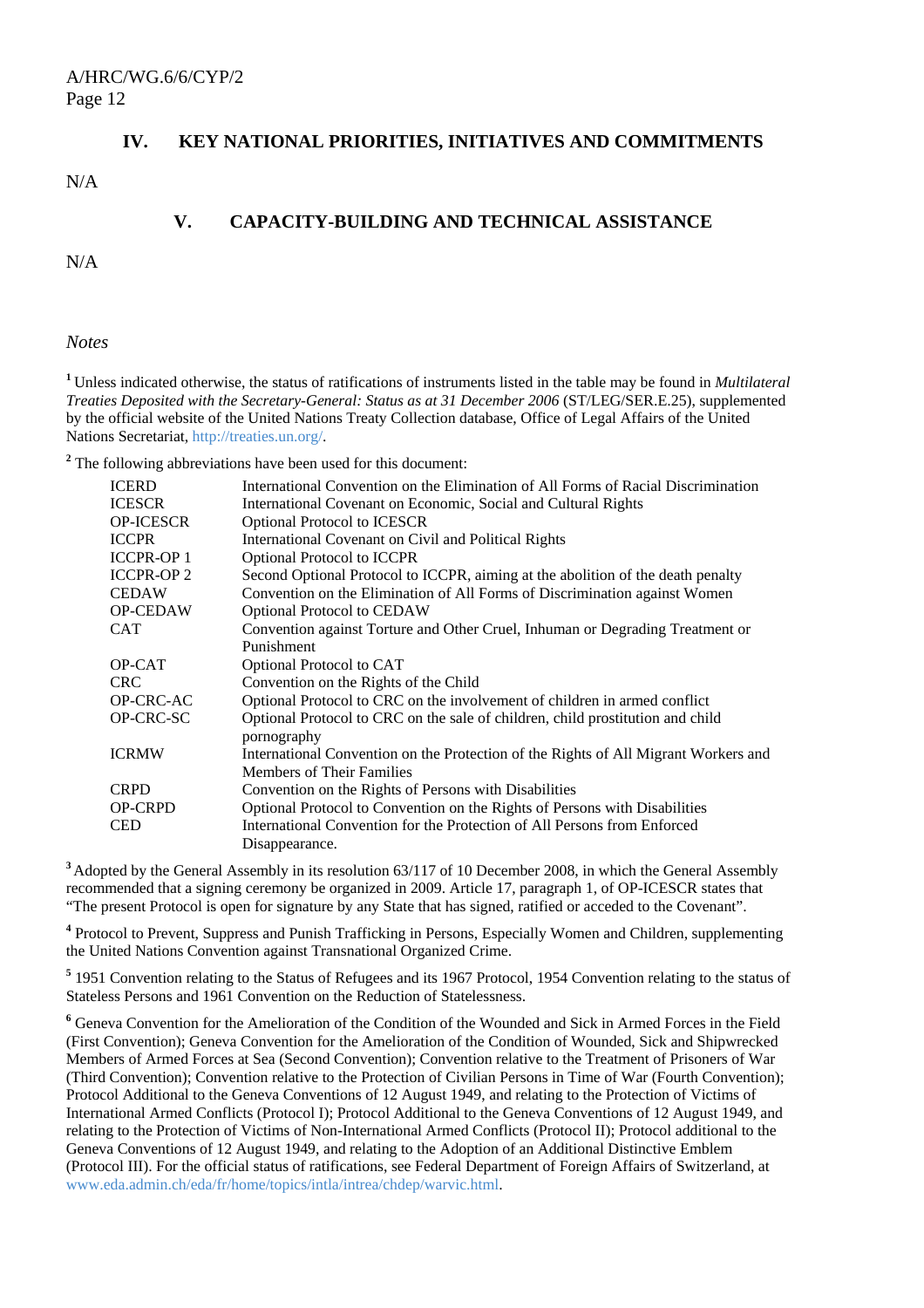<sup>7</sup> International Labour Organization Convention No. 29 concerning Forced or Compulsory Labour; Convention No.105 concerning the Abolition of Forced Labour, Convention No. 87 concerning Freedom of Association and Protection of the Right to Organize; Convention No. 98 concerning the Application of the Principles of the Right to Organize and to Bargain Collectively; Convention No. 100 concerning Equal Remuneration for Men and Women Workers for Work of Equal Value; Convention No. 111 concerning Discrimination in Respect of Employment and Occupation; Convention No. 138 concerning Minimum Age for Admission to Employment; Convention No. 182 concerning the Prohibition and Immediate Action for the Elimination of the Worst Forms of Child Labour.

**8** CEDAW, concluding observations adopted on 25 May 2006 (CEDAW/C/CYP/CO/5), paras. 6 and 38.

<sup>9</sup> CESCR, concluding observations adopted on 18 May 2009 (E/C.12/CYP/CO/5), para. 14.

**<sup>10</sup>** Ibid., para. 26.

**<sup>11</sup>** Ibid., para. 7.

**<sup>12</sup>** CRC, concluding observations adopted on 6 June 2003 (CRC/C/15/Add.205), para. 61.

**<sup>13</sup>** E/C.12/CYP/CO/5, para. 4.

**<sup>14</sup>** Ibid.

<sup>15</sup> ILO Committee of Experts on the Application of Conventions and Recommendations, Individual Observation concerning ILO Convention concerning Equal Remuneration, 1951 (No. 100), 2004, Geneva, doc. No. (ILOLEX) 062004CYP100, para. 1.

**<sup>16</sup>** E/C.12/CYP/CO/5, para. 4.

**<sup>17</sup>**CEDAW/C/CYP/CO/5, para. 7.

**<sup>18</sup>** ILO Committee of Experts on the Application of Conventions and Recommendations, Individual Observation concerning ILO Discrimination (Employment and Occupation) Convention, 1958 (No. 111), 2007, Geneva, doc. No. (ILOLEX) 062007CYP111, p. 1.

**<sup>19</sup>** CEDAW/C/CYP/CO/5, para. 7.

**<sup>20</sup>** CRC/C/15/Add.205, para. 8.

<sup>21</sup> For the list of national human rights institutions with accreditation status granted by the International Coordinating Committee of National Institutions for the Promotion and Protection of Human Rights (ICC), see A/HRC/10/55, annex 1.

**<sup>22</sup>** E/C.12/CYP/CO/5, para. 9.

**<sup>23</sup>** CRC/C/15/Add.205, paras. 13-14.

**<sup>24</sup>** Ibid.

**<sup>25</sup>** E/C.12/CYP/CO/5, para. 5.

**<sup>26</sup>** Ibid., para. 11.

**<sup>27</sup>** CEDAW/C/CYP/CO/5, paras. 15-16.

**<sup>28</sup>** Ibid.

**<sup>29</sup>** E/C.12/CYP/CO/5, para 13.

**<sup>30</sup>** ILO Committee of Experts on the Application of Conventions and Recommendations, Individual Direct Request concerning ILO Discrimination (Employment and Occupation) Convention, 1958 (No. 111), 2008, Geneva, doc. No. (ILOLEX) 092008CYP111, para. 5.

**<sup>31</sup>** CEDAW/C/CYP/CO/5, para. 8.

<sup>32</sup> Letter from the Ministry of Education and Culture dated 31 March 2008 and letter in response to the questionnaire of the Advisory Committee of the Human Rights Council on the issue of the draft United Nations declaration on human rights education and training; see [www2.ohchr.org/english/bodies/hrcouncil/advisorycommittee/HR\\_](http://www2.ohchr.org/english/bodies/hrcouncil/advisorycommittee/HR_%20education_training.htm)  education training.htm (accessed on 24 April 2009). See also letters from the High Commissioner for Human Rights dated 9 January 2006 and 10 December 2007, at [www2.ohchr.org/english/issues/education/training/](http://www2.ohchr.org/english/issues/education/training/) Summary-national-initiatives2005-2009.htm (accessed on 24 April 2009). See further Human Rights Council resolutions 6/10 and 6/24, Advisory Committee recommendation 1/1 and General Assembly resolution 59/113 B.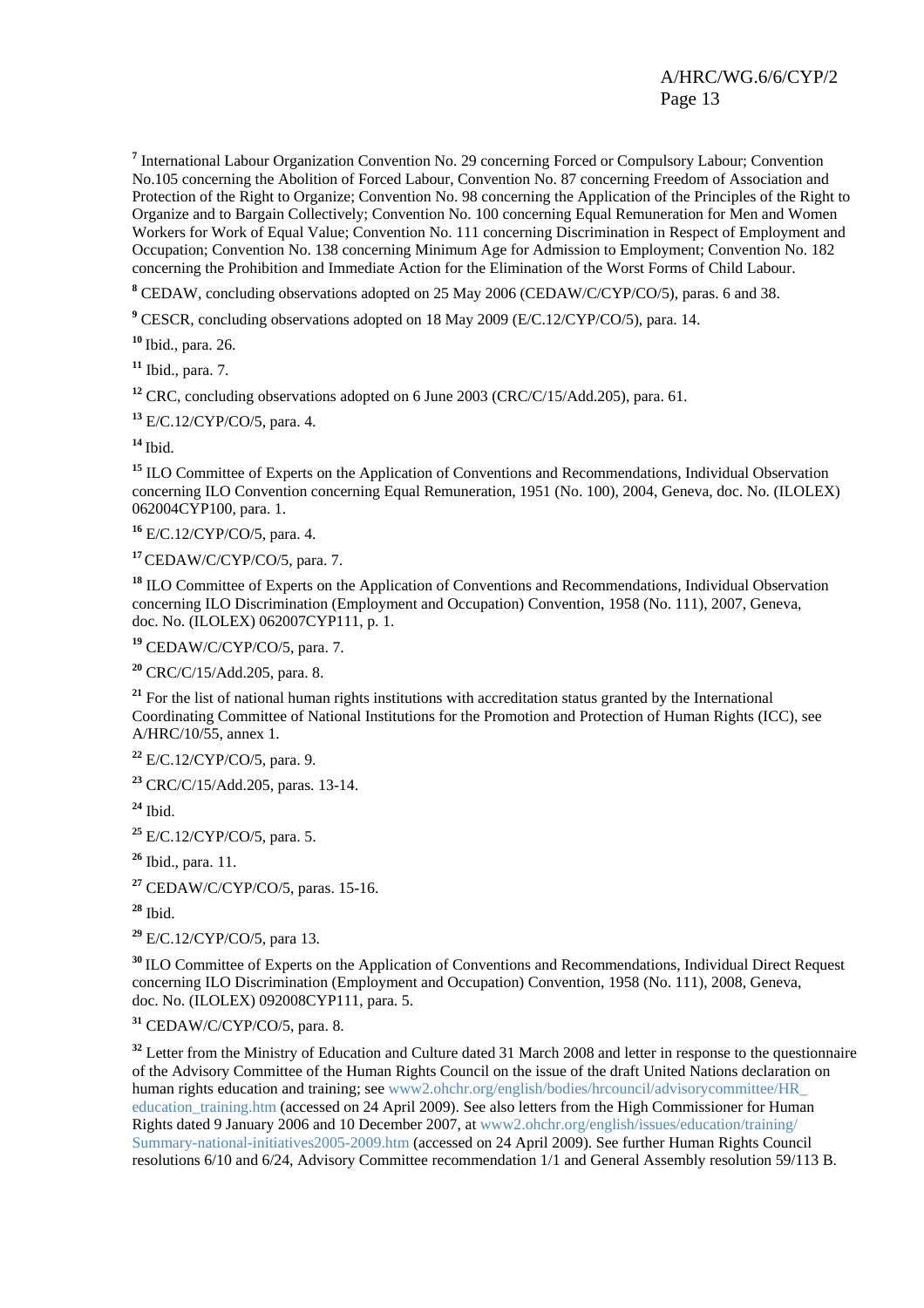<span id="page-13-1"></span>**<sup>33</sup>** The following abbreviations have been used for this document:

| CERD                | Committee on the Elimination of Racial Discrimination                                |
|---------------------|--------------------------------------------------------------------------------------|
| CESCR               | Committee on Economic, Social and Cultural Rights                                    |
| <b>HR Committee</b> | Human Rights Committee                                                               |
| CEDAW               | Committee on the Elimination of Discrimination against Women                         |
| CAT                 | Committee against Torture                                                            |
| CRC-                | Committee on the Rights of the Child                                                 |
| <b>CMW</b>          | Committee on the Protection of the Rights of All Migrant Workers and Their Families. |

<span id="page-13-0"></span><sup>34</sup> See (a) report of the Special Rapporteur on the right to education (A/HRC/4/29), questionnaire on the right to education of persons with disabilities sent in 2006; (b) report of the Special Rapporteur on the human rights of migrants (A/HRC/4/24), questionnaire on the impact of certain laws and administrative measures on migrants sent in 2006; (c) report of the Special Rapporteur on trafficking in persons, especially women and children (A/HRC/4/23), questionnaire on issues related to forced marriages and trafficking in persons sent in 2006; (d) report of the Special Representative of the Secretary-General on human rights defenders (E/CN.4/2006/95 and Add.5), questionnaire on the implementation of the Declaration on the Right and Responsibility of Individuals, Groups and Organs of Society to Promote and Protect Universally Recognized Human Rights and Fundamental Freedoms sent in June 2005; (e) report of the Special Rapporteur on the situation of human rights and fundamental freedoms of indigenous people (A/HRC/6/15), questionnaire on the human rights of indigenous people sent in August 2007; (f) report of the Special Rapporteur on trafficking in persons, especially in women and children (E/CN.4/2006/62) and the Special Rapporteur on the sale of children, child prostitution and child pornography (E/CN.4/2006/67), joint questionnaire on the relationship between trafficking and the demand for commercial sexual exploitation sent in July 2005; (g) report of the Special Rapporteur on the right to education  $(E/CN.4/2006/45)$ , questionnaire on the right to education for girls sent in 2005; (h) report of the Working Group on mercenaries (A/61/341), questionnaire concerning its mandate and activities sent in November 2005; (i) report of the Special Rapporteur on the sale of children, child prostitution and child pornography (A/HRC/4/31), questionnaire on the sale of children's organs sent on July 2006; (j) report of the Special Rapporteur on the sale of children, child prostitution and child pornography (A/HRC/7/8), questionnaire on assistance and rehabilitation programmes for child victims of sexual exploitation sent in July 2007; (k) report of the Special Representative of the Secretary-General on the issue of human rights and transnational corporations and other business enterprises (A/HRC/4/35/Add.3), questionnaire on human rights policies and management practices; (l) report of the Special Rapporteur on the right to education (A/HRC/8/10), questionnaire on the right to education in emergency situations sent in 2007; (m) Report of the Special Rapporteur on the right to education (June 2009) (A/HRC/11/8) , questionnaire on the right to education for persons in detention; (n) report of the independent expert on the question of human rights and extreme poverty (A/HRC/11/9), questionnaire on cash transfer programmes sent in October 2008; (o) report of the Special Rapporteur on violence against women (A/HRC/11/6), questionnaire on political economy and violence against women.

<sup>35</sup> Reports of the Special Rapporteur on the sale of children, child prostitution and child pornography (A/HRC/4/31, A/HRC/7/8); Report of the Special Representative of the Secretary-General on the issue of human rights and transnational corporations and other business enterprises (A/HRC/4/35/Add.3); Report of the Special Rapporteur on the right to education (A/HRC/11/8); Report of the independent expert on the question of human rights and extreme poverty (A/HRC/11/9); Report of the Special Rapporteur on violence against women (A/HRC/11/6).

<sup>36</sup> In the absence of an OHCHR field presence in Cyprus, or of any specific monitoring mechanism, OHCHR relies on a variety of sources with particular knowledge of the human rights situation on the island. The Turkish Cypriot views on the reports on the question of human rights in Cyprus have been submitted by the Permanent Mission of Turkey to the United Nations Office at Geneva to OHCHR (A/HRC/2/G/2, A/HRC/5/G/2, A/HRC/5/G/6, A/HRC/7/G/16 and A/HRC/10/G/12). The views of the Government of Cyprus on relevant communications by the Permanent Mission of Turkey to the United Nations Office at Geneva are contained in letters addressed to the President of the Human Rights Council (A/HRC/5/G/10 and A/HRC/8/G/5).

**<sup>37</sup>** OHCHR, *2008 Report: Activities and Results*; *2007 Report: Activities and Results*, pp. 147 and 161; *Annual Report 2006*, p. 158; *Annual Report 2005*, pp. 14, 15, 24, 178, 219 and 225.

**<sup>38</sup>** CEDAW/C/CYP/CO/5, paras. 13-14.

**<sup>39</sup>** Ibid., paras. 17-18.

**<sup>40</sup>** CRC/C/15/Add.205, para. 28.

**<sup>41</sup>** CEDAW/C/CYP/CO/5, paras. 31-32.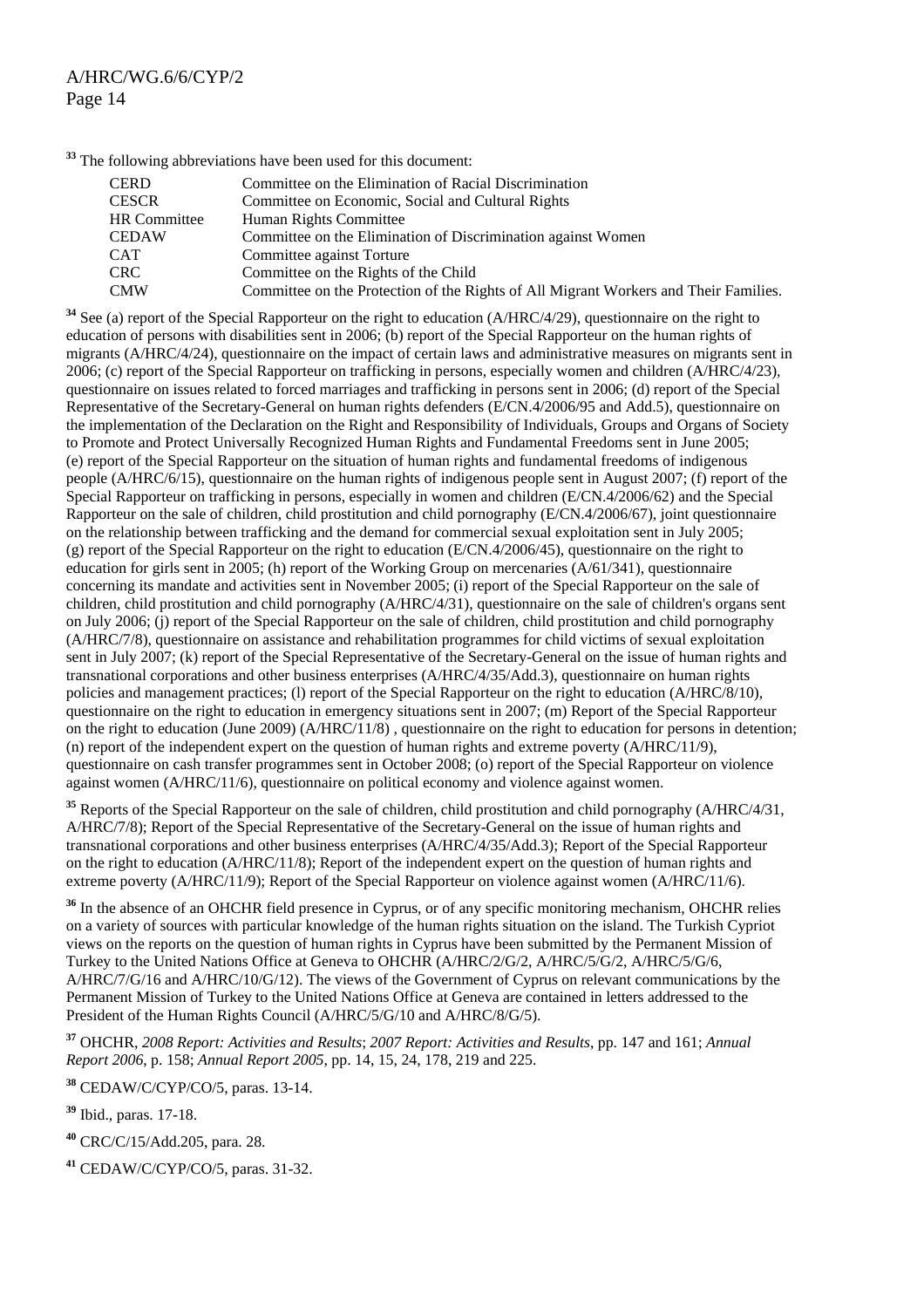<span id="page-14-0"></span>E/C.12/CYP/CO/5, para. 10.

 ILO Committee of Experts on the Application of Conventions and Recommendations, Individual Direct Request concerning ILO Discrimination (Employment and Occupation) Convention, 1958 (No. 111), 2008, Geneva, doc. No. (ILOLEX) 092008CYP111, para. 1.

CRC/C/15/Add.205, paras. 27-28.

A/HRC/10/37, annex, para. 15.

S/2008/353, para. 49, and S/2008/744, para 41.

A/HRC/10/37, para. 16.

CAT/C/CR/29/1, para. 5.

CRC/C/15/Add.205, para. 34.

E/C.12/CYP/CO/5, para. 22.

Ibid., para. 4.

Ibid., para. 19.

CEDAW/C/CYP/CO/5, paras. 25-26, 34.

CCPR/C/79/Add.88, para. 12

E/C.12/1/Add.28, para. 15

CRC/C/15/Add.205, para. 45-46.

Ibid.

E/C.12/CYP/CO/5, para. 4.

Ibid., para. 20.

CEDAW/C/CYP/CO/5, paras. 8, 27-28.

CRC/C/15/Add.205, paras. 55-56.

 ILO Committee of Experts on the Application of Conventions and Recommendations, Individual Direct Request concerning ILO Worst Forms of Child Labour Convention, 1999 (No. 182), 2007, Geneva, doc. No. (ILOLEX) 092007CYP182.

A/HRC/4/59, annex, para. 7.

S/2006/931, para. 33.

A/HRC/4/59, annex, para. 22.

CRC/C/15/Add.205, paras. 23-24.

Ibid., paras. 59-60.

A/HRC/10/37, annex, para. 4.

Ibid., para. 22.

CEDAW/C/CYP/CO/5, paras. 19-20.

 United Nations Statistics Division coordinated data and analyses, available at [mdgs.un.org/unsd/mdg](http://mdgs.un.org/unsd/mdg) (accessed on 25 March 2009).

CEDAW/C/CYP/CO/5, para. 34.

 ILO Committee of Experts on the Application of Conventions and Recommendations, Individual Direct Request concerning ILO Minimum Age Convention, 1973 (No. 138), 2007, Geneva, doc. No. (ILOLEX) 092007CYP138, p. 1.

E/C.12/CYP/CO/5, para. 17.

Ibid., para. 13.